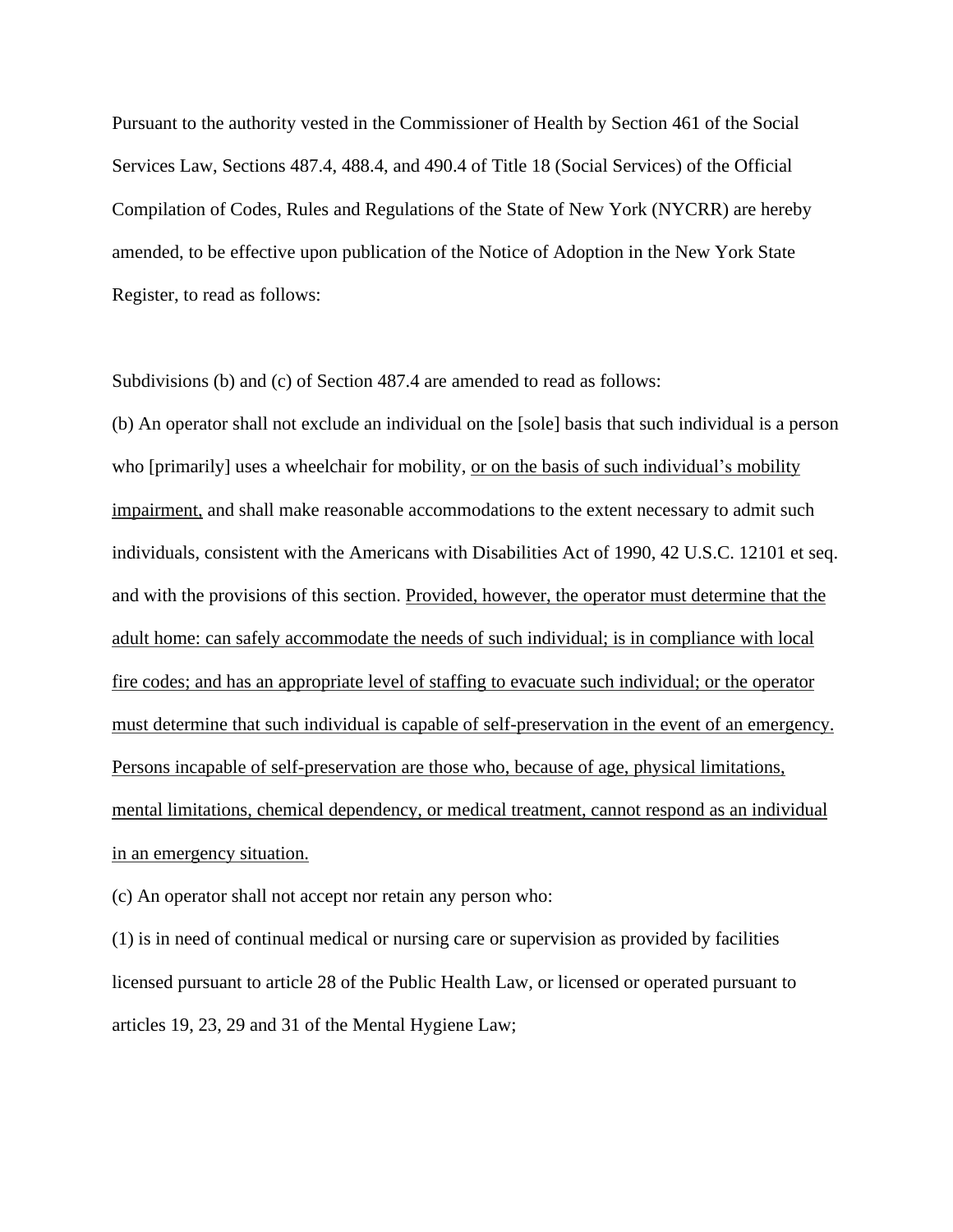(2) suffers from a serious and persistent mental disability sufficient to warrant placement in a residential facility licensed pursuant to article 19, 23, 29 or 31 of the Mental Hygiene Law; (3) requires health or mental health services which are not available or cannot be provided safely and effectively by local service agencies or providers;

(4) causes, or is likely to cause, danger to himself or others;

(5) repeatedly behaves in a manner which directly impairs the well-being, care or safety of the resident or other residents, or which substantially interferes with the orderly operation of the facility;

(6) has a medical condition which is unstable and which requires continual skilled observation of symptoms and reactions or accurate recording of such skilled observations for the purposes of reporting to the resident's physician;

(7) refuses or is unable to comply with a prescribed treatment program, including but not limited to a prescribed medications regimen when such failure causes, or is likely to cause, in the judgment of a physician, life-threatening danger to the resident or others;

(8) is chronically bedfast;

[(9) chronically requires the physical assistance of another person in order to walk;

(10) chronically requires the physical assistance of another person to climb or descend stairs, unless assignment on a floor with ground-level egress can be made;]

 $[(11)]$  (9) has chronic unmanaged urinary or bowel incontinence;

 $[(12)]$   $(10)$  suffers from a communicable disease or health condition which constitutes a danger to other residents and staff;

 $[(13)] (11)$  is dependent on medical equipment, unless it has been demonstrated that:

(i) the equipment presents no safety hazard;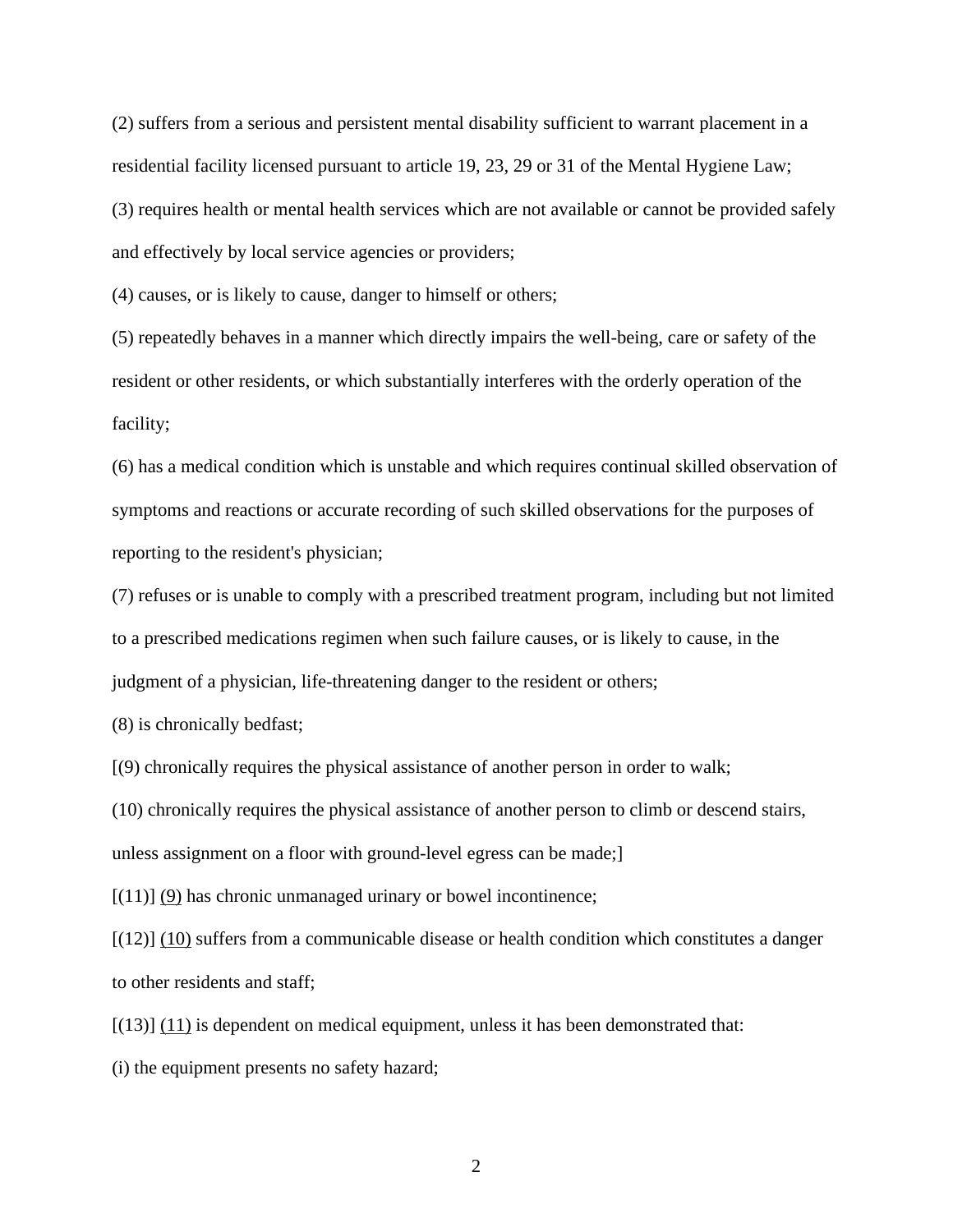(ii) use of the equipment does not restrict the individual to his room, impede the individual in the event of evacuation, or inhibit participation in the routine activities of the home;

(iii) use of the equipment does not restrict or impede the activities of other residents;

(iv) the individual is able to use and maintain the equipment with only intermittent or occasional assistance from medical personnel;

(v) such assistance, if needed, is available from approved community resources; and

(vi) each required medical evaluation attests to the individual's ability to use and maintain the equipment;

[(14)] (12) engages in alcohol or drug use which results in aggressive or destructive behavior; or  $[(15)]$   $(13)$  is under 18 years of age; or, in a public adult home, under 16 years of age.

Subdivisions (b) and (c) of Section 488.4 is amended to read as follows:

(b) An operator shall not exclude an individual on the [sole] basis that such individual is a person who [primarily] uses a wheelchair for mobility, or on the basis of such individual's mobility impairment, and shall make reasonable accommodations to the extent necessary to admit such individuals, consistent with the Americans with Disabilities Act of 1990, 42 U.S.C. 12101 et seq. and with the provisions of this section. Provided, however, the operator must determine that the enriched housing program: can safely accommodate the needs of such individual; is in compliance with local fire codes; and has an appropriate level of staffing to evacuate such individual; or the operator must determine that such individual is capable of self-preservation in the event of an emergency. Persons incapable of self-preservation are those who, because of age, physical limitations, mental limitations, chemical dependency, or medical treatment, cannot respond as an individual in an emergency situation.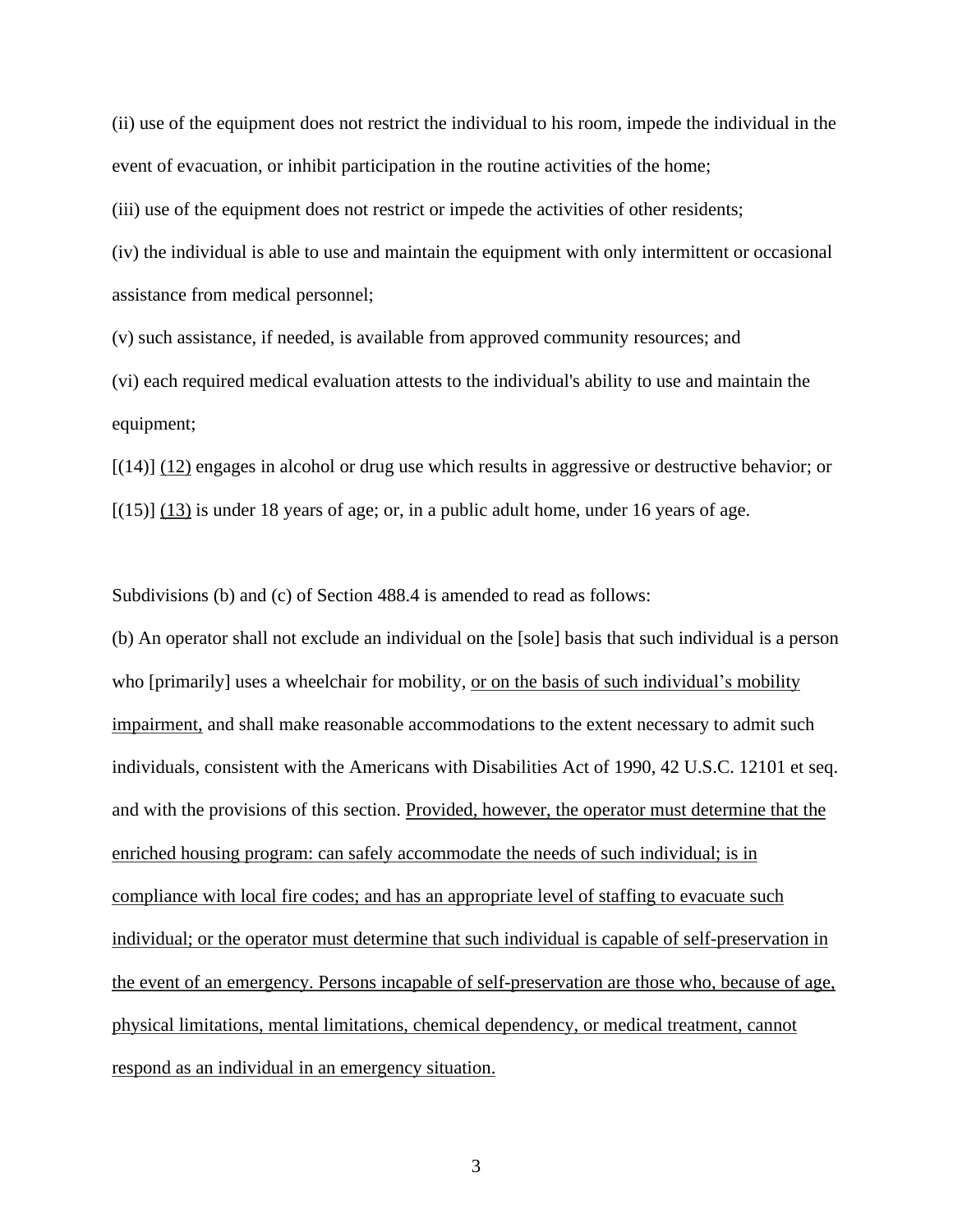(c) An operator must not accept nor retain any person who:

(1) needs continual medical or nursing care or supervision as provided by an acute care facility or a residential health care facility certified by the Department of Health;

(2) suffers from a serious and persistent mental disability sufficient to warrant placement in an acute care or residential treatment facility operated or certified by an office of the Department of Mental Hygiene;

(3) requires health, mental health, or other services which cannot be provided by local service agencies;

(4) causes, or is likely to cause, a danger to himself/herself or others;

(5) repeatedly behaves in a manner which directly impairs the well-being, care, or safety of the resident or other residents or which substantially interferes with the orderly operation of the enriched housing program;

(6) requires continual skilled observation of symptoms and reactions or accurate recording of such skilled observations for the purpose of reporting on a medical condition to the resident's physician;

(7) refuses or is unable to comply with a prescribed treatment program, including but not limited to a prescribed medications regimen when such refusal or inability causes, or is likely to cause, in the judgment of a physician, life-threatening danger to the resident or others;

(8) is chronically bedfast;

[(9) is chronically in need of the physical assistance of another person in order to walk;

(10) is chronically in need of the physical assistance of another person to climb or descend stairs,

unless assignment on a floor with ground-level egress can be made;]

 $[(11)]$   $(9)$  has chronic unmanaged urinary or bowel incontinence;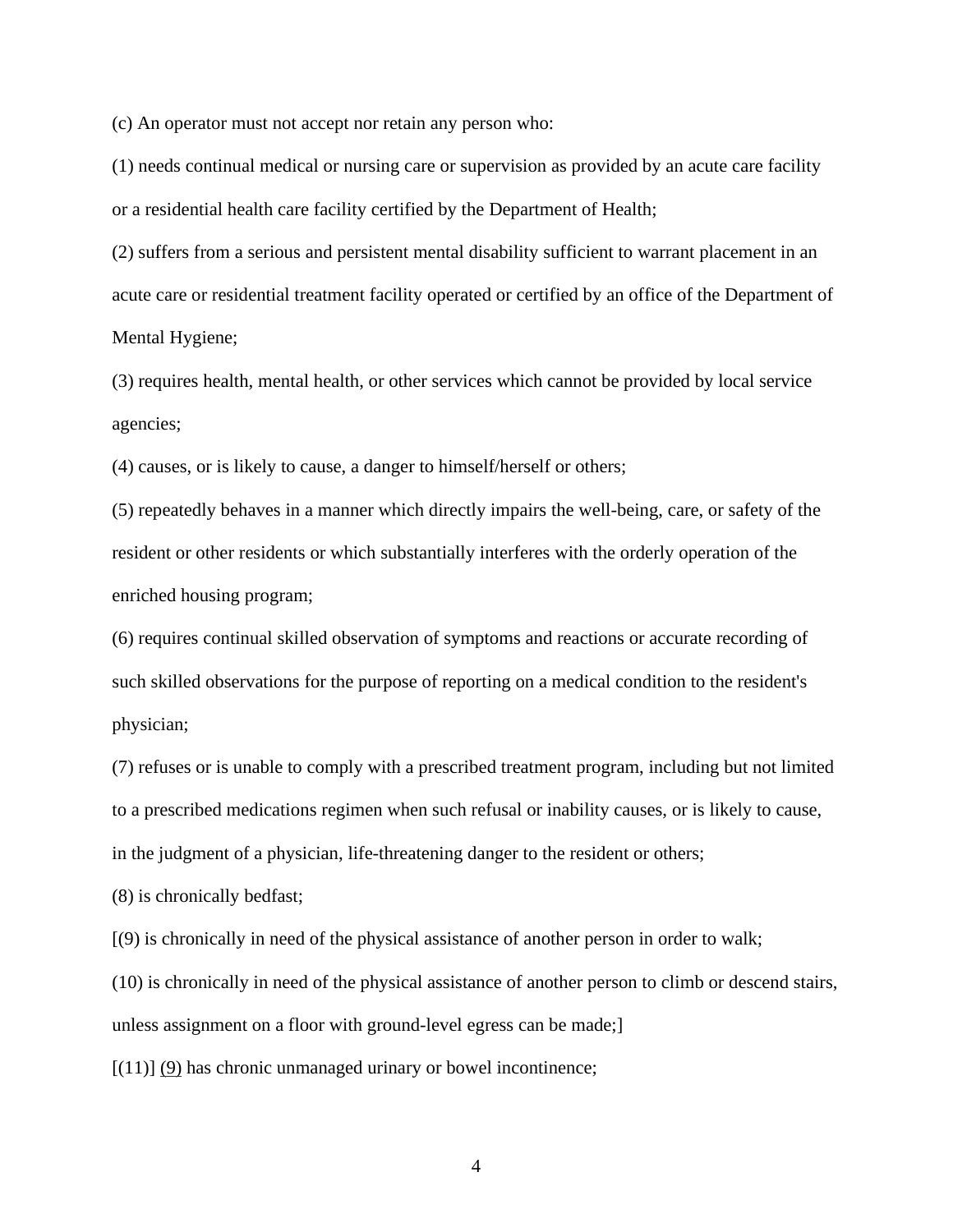$[(12)]$  (10) suffers from a communicable disease or health condition which constitutes a danger to other residents and staff;

 $[(13)]$   $(11)$  is dependent on medical equipment unless it has been demonstrated that:

(i) the equipment presents no safety hazard;

(ii) use of the equipment does not restrict the individual to his/her room, impede the individual in the event of evacuation, or inhibit participation in the routine activities of the home;

(iii) use of the equipment does not restrict or impede the activities of other residents;

(iv) the individual is able to use and maintain the equipment with only intermittent or occasional assistance from medical personnel;

(v) assistance in the use or maintenance of the equipment, if needed, is available from local social services agencies or approved community resources;

(vi) each required medical evaluation attests to the individual's ability to use and maintain the equipment;

[(14)] (12) has chronic personal care needs which cannot be met by enriched housing staff or approved community providers;

 $[(15)]$   $(13)$  is not self-directing; i.e., requires continuous supervision and is not capable of making choices about his/her activities of daily living; or

 $[(16)]$   $(14)$  engages in alcohol or drug use which results in aggressive or destructive behavior.

Subdivisions (b) and (c) of Section 490.4 is amended to read as follows:

(b) An operator shall not exclude an individual on the [sole] basis that such individual is a person who [primarily] uses a wheelchair for mobility, <u>or on the basis of such individual's mobility</u> impairment, and shall make reasonable accommodations to the extent necessary to admit such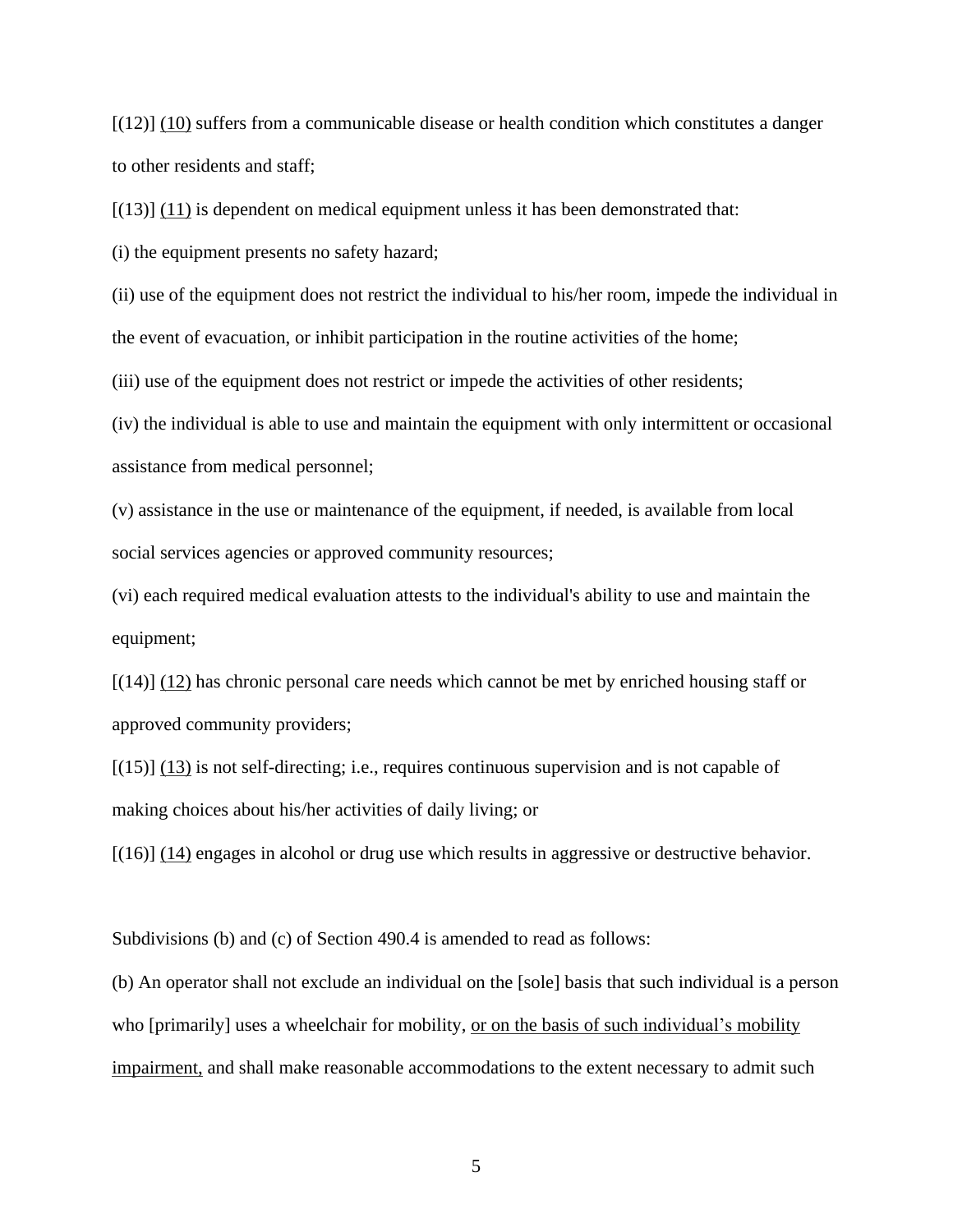individuals, consistent with the Americans with Disabilities Act of 1990, 42 U.S.C. 12101 et seq. and with the provisions of this section. Provided, however, the operator must determine that the residence for adults: can safely accommodate the needs of such individual; is in compliance with local fire codes; and has an appropriate level of staffing to evacuate such individual; or the operator must determine that such individual is capable of self-preservation in the event of an emergency. Persons incapable of self-preservation are those who, because of age, physical limitations, mental limitations, chemical dependency, or medical treatment, cannot respond as an individual in an emergency situation.

(c) An operator must not accept or retain any person who:

(1) is in need of continual medical or nursing care or supervision as provided by facilities licensed pursuant to article 28 of the Public Health Law or licensed or operated pursuant to articles 19, 23, 29 and 31 of the Mental Hygiene Law;

(2) suffers from a serious and persistent mental disability sufficient to warrant placement in a residential treatment facility licensed or operated pursuant to articles 19, 23, 29 or 31 of the Mental Hygiene Law;

(3) requires health or mental health services which are not available or cannot be provided safely and effectively by local social services agencies or providers;

(4) causes, or is likely to cause, danger to himself/herself or others;

(5) repeatedly behaves in a manner which directly impairs the well-being, care, or safety of the resident or other residents or which substantially interferes with the orderly operation of the facility;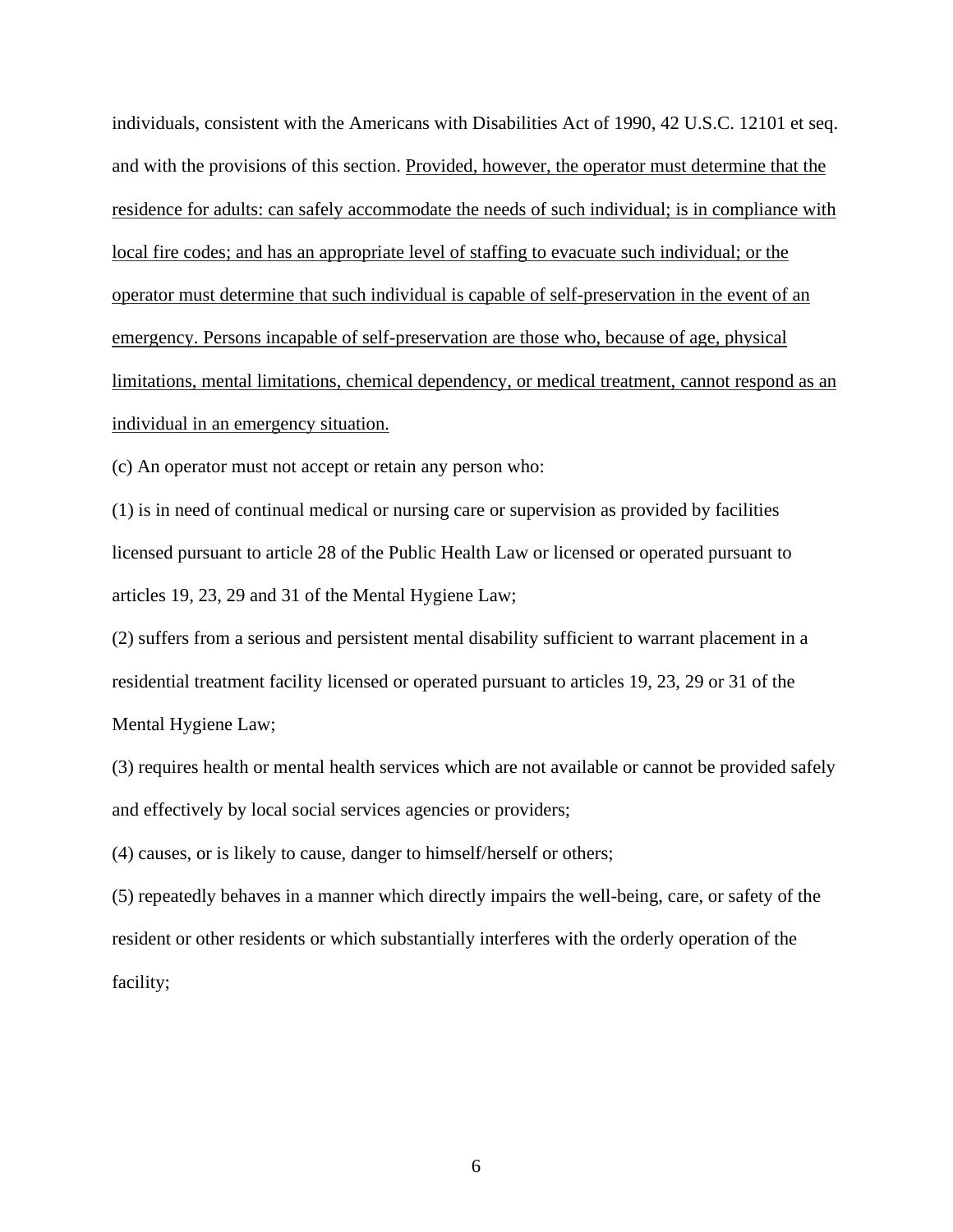(6) has a medical condition which requires continual skilled observation of symptoms or reactions to medications or accurate recording of such skilled observations for the purpose of reporting to the resident's physician;

(7) refuses or is unable to comply with a prescribed treatment program, including but not limited to a prescribed medications regimen, when such refusal or inability causes, or, in the judgment of a physician, is likely to cause life-threatening danger to the resident or others;

(8) requires more than supervision and assistance with self-administration of medications in order to maintain a prescribed medication regimen;

(9) chronically requires physical assistance with the personal activities of daily living, including grooming, bathing, dressing, toileting, or eating;

(10) is chronically bedfast;

[(11) chronically requires the physical assistance of another person in order to walk;

(12) chronically requires the physical assistance of another person to climb or descend stairs, unless assignment on a floor with ground-level egress can be made;]

 $[(13)]$   $(11)$  has chronic unmanaged urinary or bowel incontinence;

[(14)] (12) suffers from a communicable disease or health condition which constitutes a danger to other residents and staff;

 $[(15)]$   $(13)$  is dependent on medical equipment unless it has been demonstrated that:

(i) the equipment presents no safety hazard;

(ii) use of the equipment does not restrict the individual to his/her room, impede the individual in the event of evacuation, or inhibit participation in the routine activities of the facility;

(iii) use of the equipment does not restrict or impede the activities of other residents;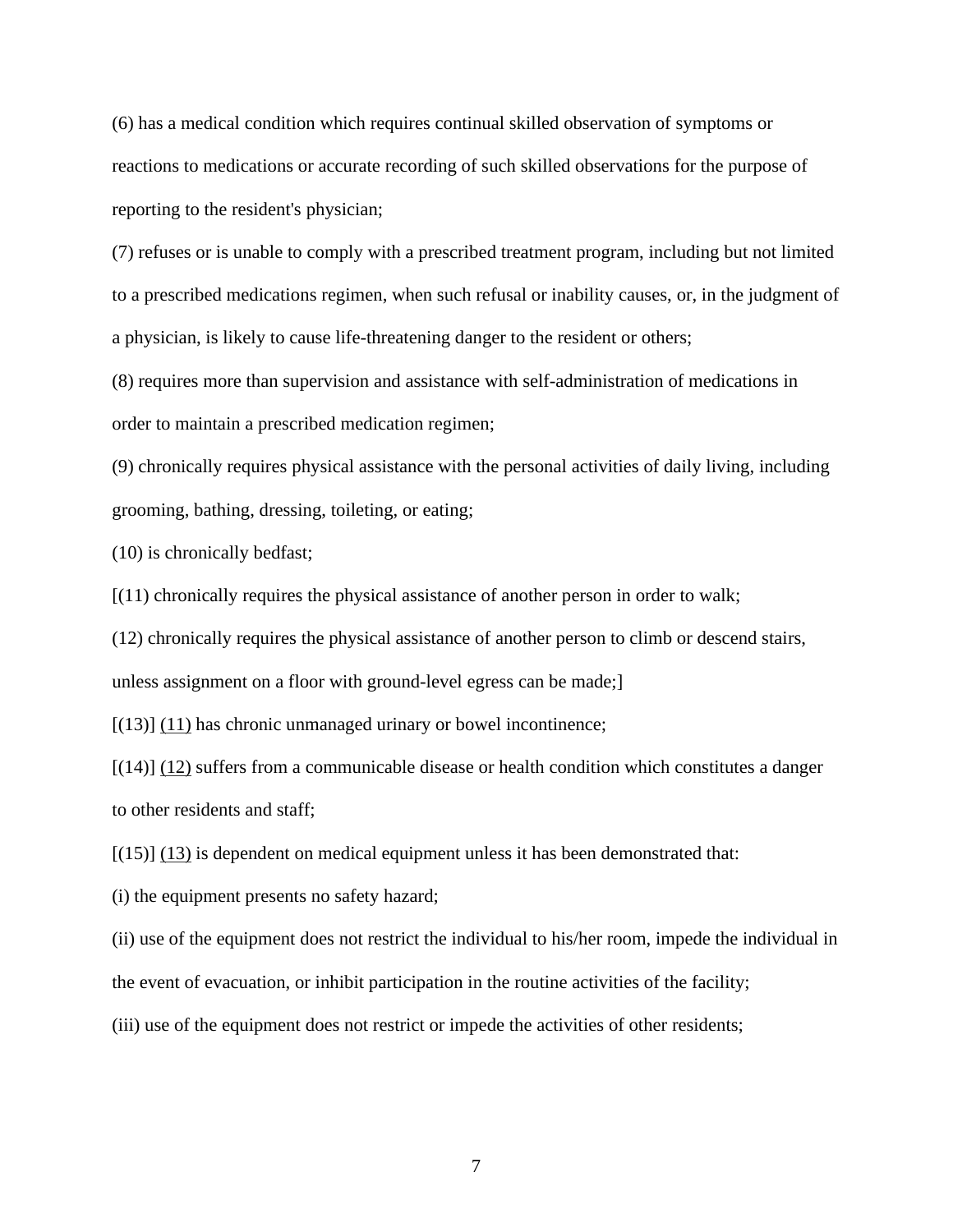(iv) the individual is able to use and maintain the equipment with only intermittent or occasional assistance from medical personnel, and such assistance is available from local social service agencies or approved community resources; and

(v) each required medical evaluation attests to the individual's ability to use and maintain the equipment;

 $[(16)]$   $(14)$  engages in alcohol or drug use which results in aggressive or destructive behavior;

 $[(17)]$   $(15)$  is under 18 years of age; or under 16 years of age if such person is to be admitted to a residence for adults operated by a social services district.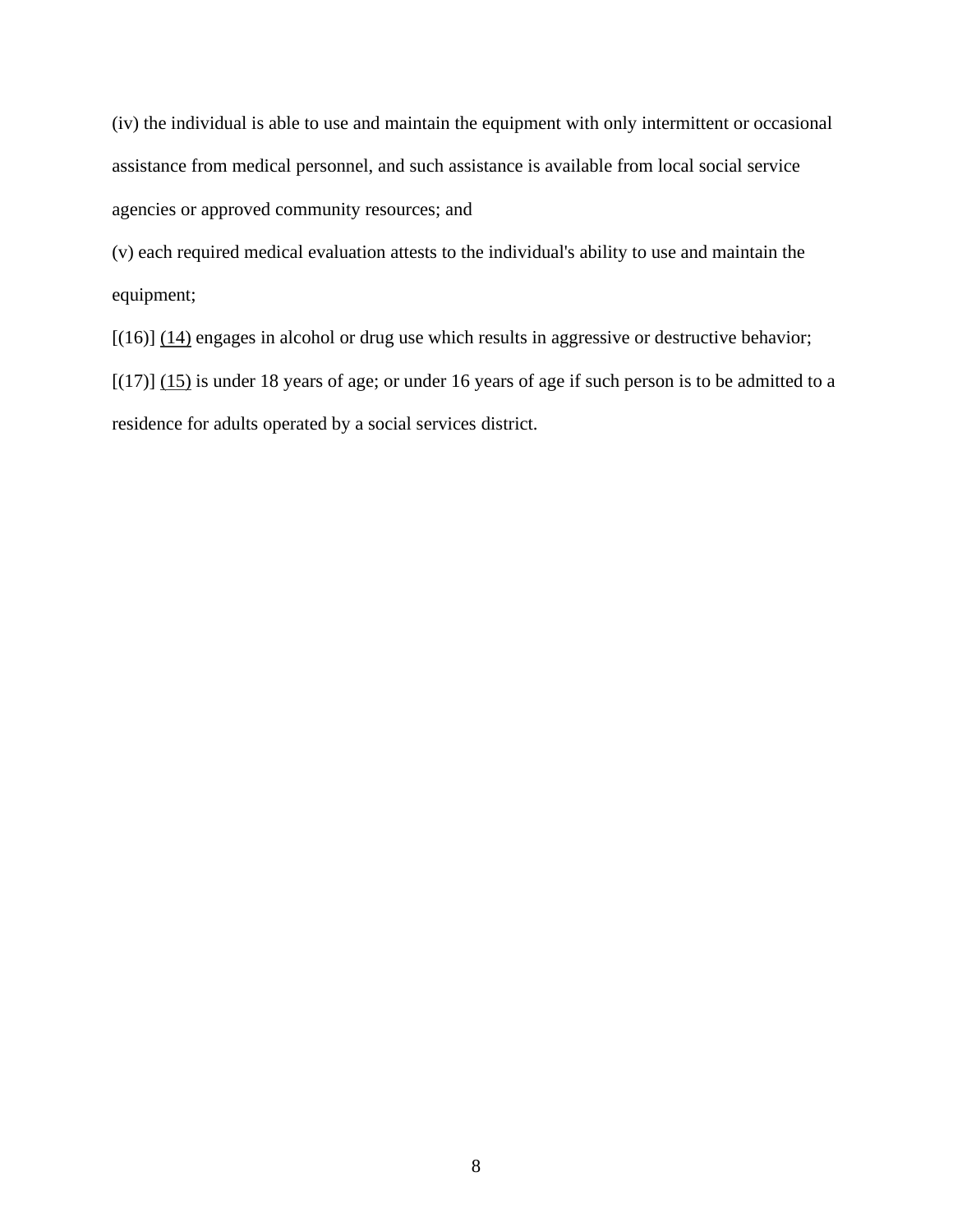#### **REGULATORY IMPACT STATEMENT**

#### **Statutory Authority:**

Sections 461(1) of the Social Services Law provides authority for the Department to promulgate regulations for adult care facilities: specifically, adult homes, enriched housing, and residences for adults.

#### **Legislative Objectives:**

The legislative objective of Social Services Law section 461 is to promote the life, health, safety and comfort of adults residing in adult care facilities (see Social Services Law section 460).

#### **Needs and Benefits:**

 This regulation is intended to ensure that adult care facilities comply the Americans with Disabilities Act of 1990, 42 U.S.C. 12101 et seq (ADA). The regulation clarifies admission and retention standards to make clear that adult care facilities must make reasonable accommodation for residents who use wheelchairs for mobility. The adult care facility nevertheless must be able to safely accommodate the needs of such individual, must be in compliance with local fire codes, or must have an appropriate level of staffing to evacuate such individual. The operator must also determine that such individual is capable of self-preservation in the event of an emergency. Persons incapable of self-preservation are those who, because of age, physical limitations, mental limitations, chemical dependency, or medical treatment, cannot respond as an individual in an emergency situation.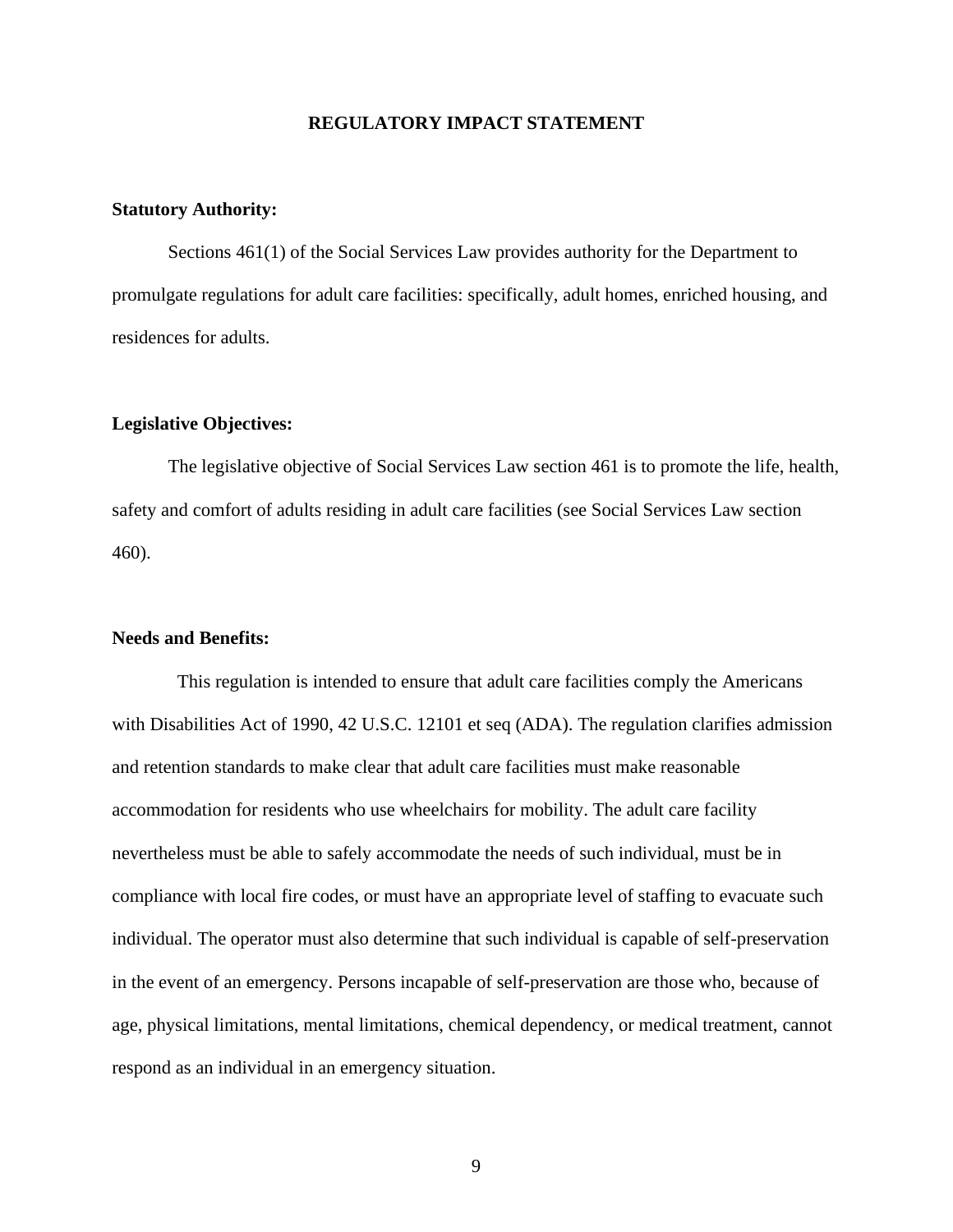This regulation is needed to make sure that the admission and retention standards for adult care facilities are consistent with the ADA.

#### **Costs:**

#### **Costs to Regulated Parties:**

This regulation imposes no costs on adult care facilities, because adult care facilities should already be in compliance with the ADA. This regulation simply clarifies what is required by the ADA.

#### **Costs to State and Local Governments:**

This regulation imposes no costs on State and local governments, because adult care facilities should already be in compliance with the ADA. This regulation simply clarifies what is required by the ADA.

#### **Paperwork:**

This regulation creates no new paperwork requirements.

#### **Local Government Mandates:**

This amendment does not impose any new programs, services, duties or responsibilities on local government.

#### **Duplication:**

These regulations will not conflict with any State or federal rules.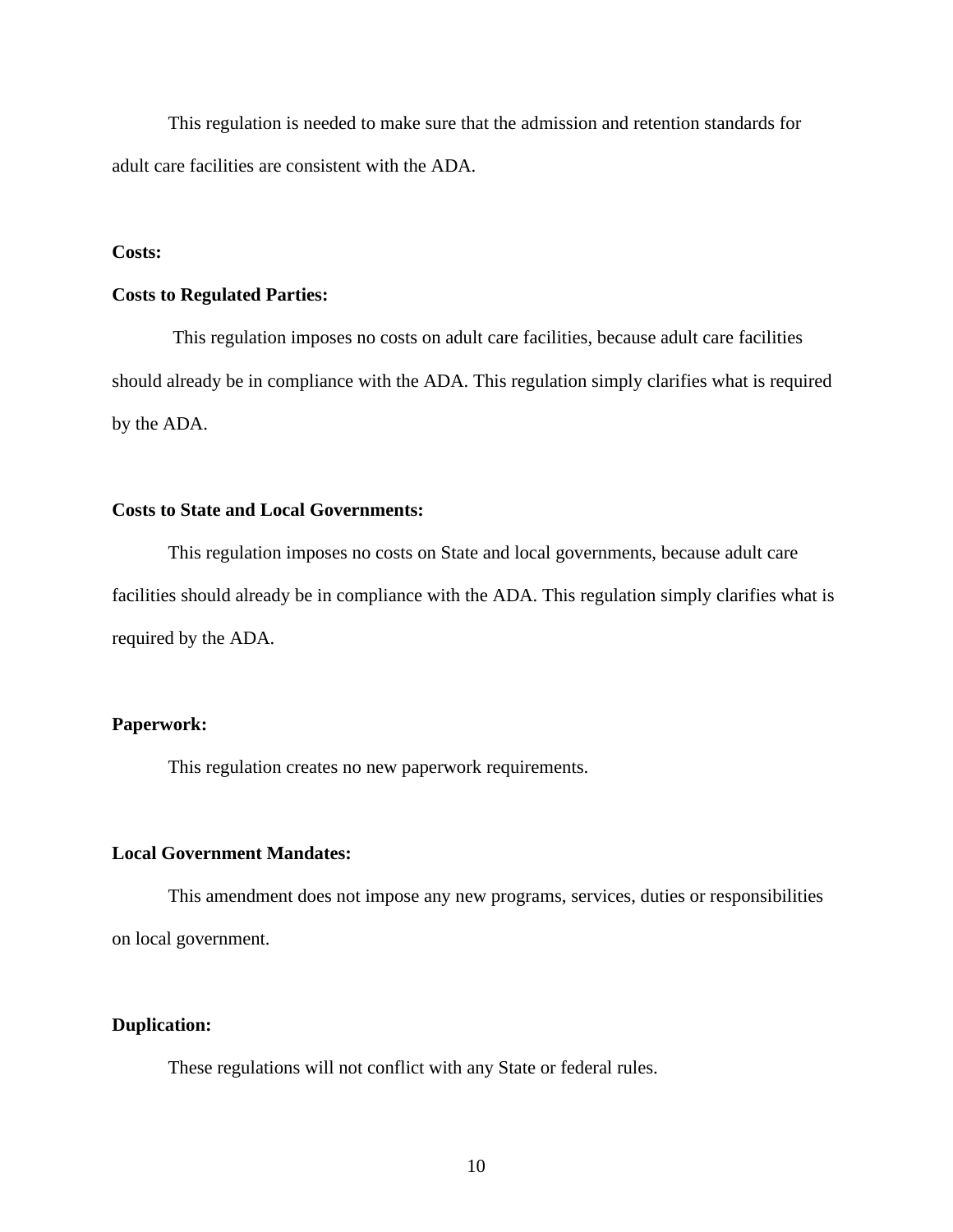## **Alternatives:**

The alternative is to not make these amendments to the regulations. This alternative was rejected, because the current regulations are arguably not consistent with the ADA.

### **Federal Standards:**

This regulation is consistent with federal standards.

## **Compliance Schedule:**

This regulation is effective upon publication of a Notice of Adoption in the State

Register.

| <b>Contact Person:</b> | Katherine Ceroalo                                  |
|------------------------|----------------------------------------------------|
|                        | New York State Department of Health                |
|                        | Bureau of Program Counsel, Regulatory Affairs Unit |
|                        | Corning Tower Building, Room 2438                  |
|                        | <b>Empire State Plaza</b>                          |
|                        | Albany, New York 12237                             |
|                        | $(518)$ 473-7488                                   |
|                        | $(518)$ 473-2019 (FAX)                             |
|                        | REGSONA@health.ny.gov                              |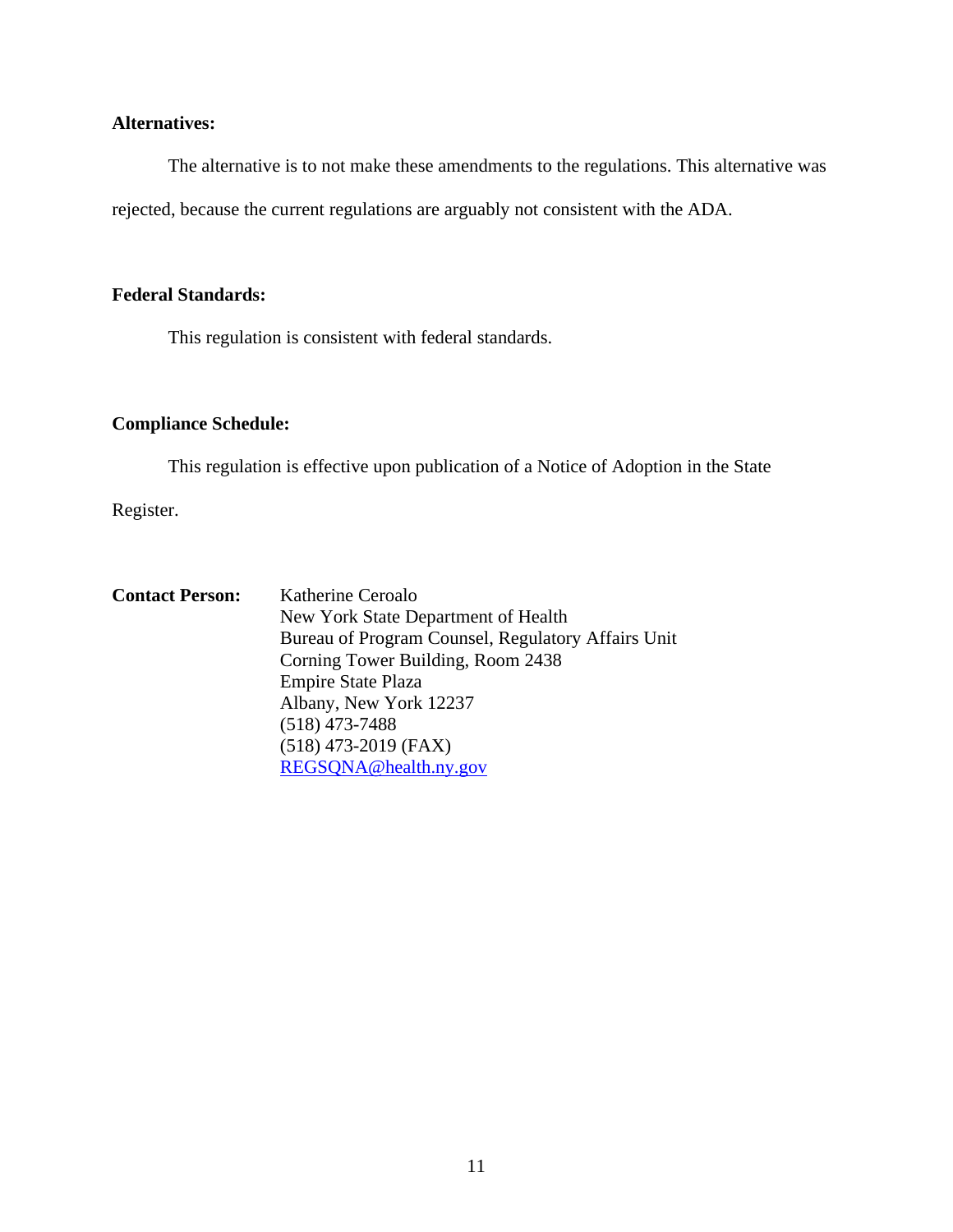## **STATEMENT IN LIEU OF**

## **REGULATORY FLEXIBILITY ANALYSIS**

No regulatory flexibility analysis is required pursuant to section 202-(b)(3)(a) of the State Administrative Procedure Act. The proposed amendment does not impose an adverse economic impact on small businesses or local governments, and it does not impose reporting, record keeping or other compliance requirements on small businesses or local governments.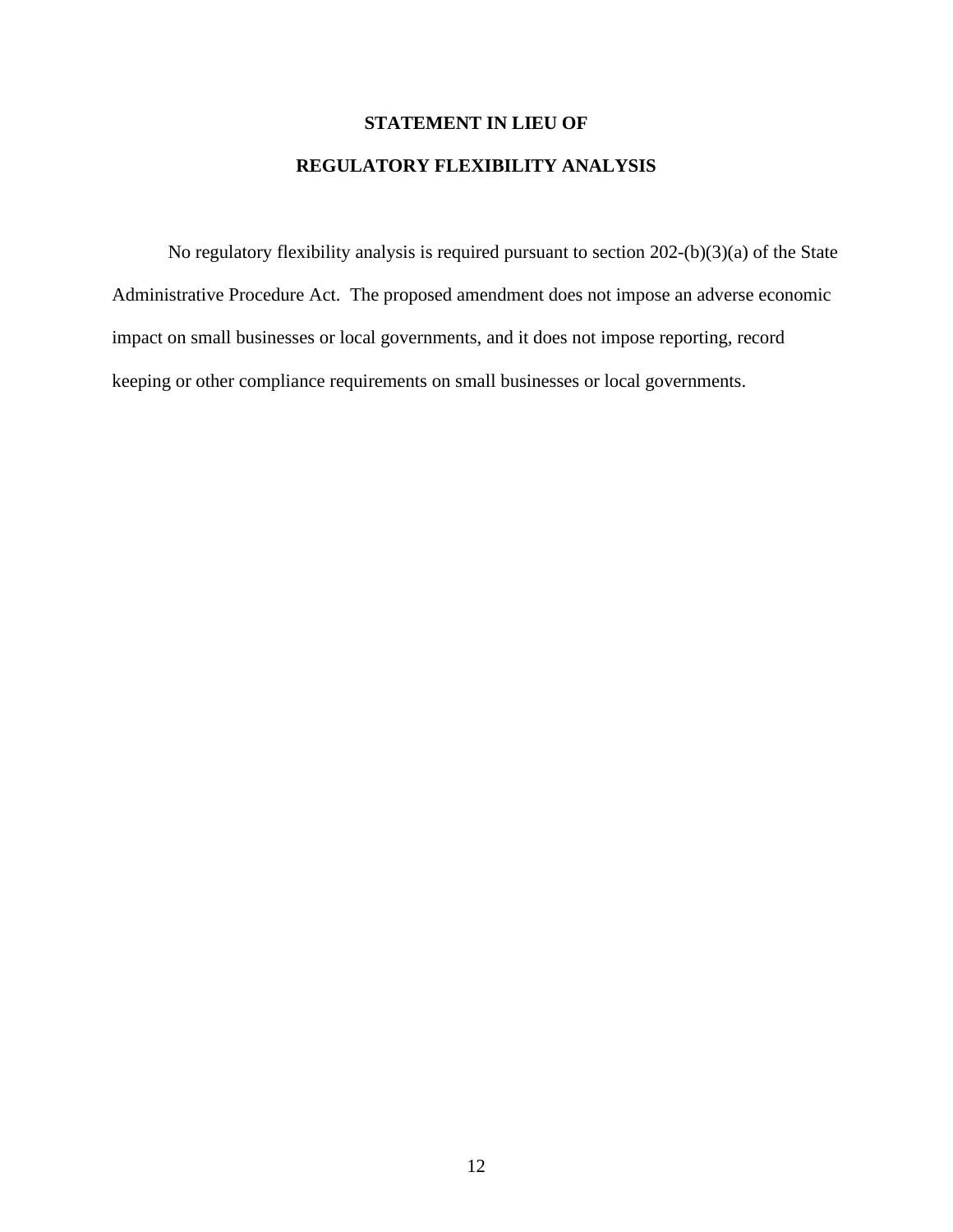# **STATEMENT IN LIEU OF RURAL AREA FLEXIBILITY ANALYSIS**

A Rural Area Flexibility Analysis for these amendments is not being submitted because amendments will not impose any adverse impact or significant reporting, record keeping or other compliance requirements on public or private entities in rural areas. There are no professional services, capital, or other compliance costs imposed on public or private entities in rural areas as a result of the proposed amendments.